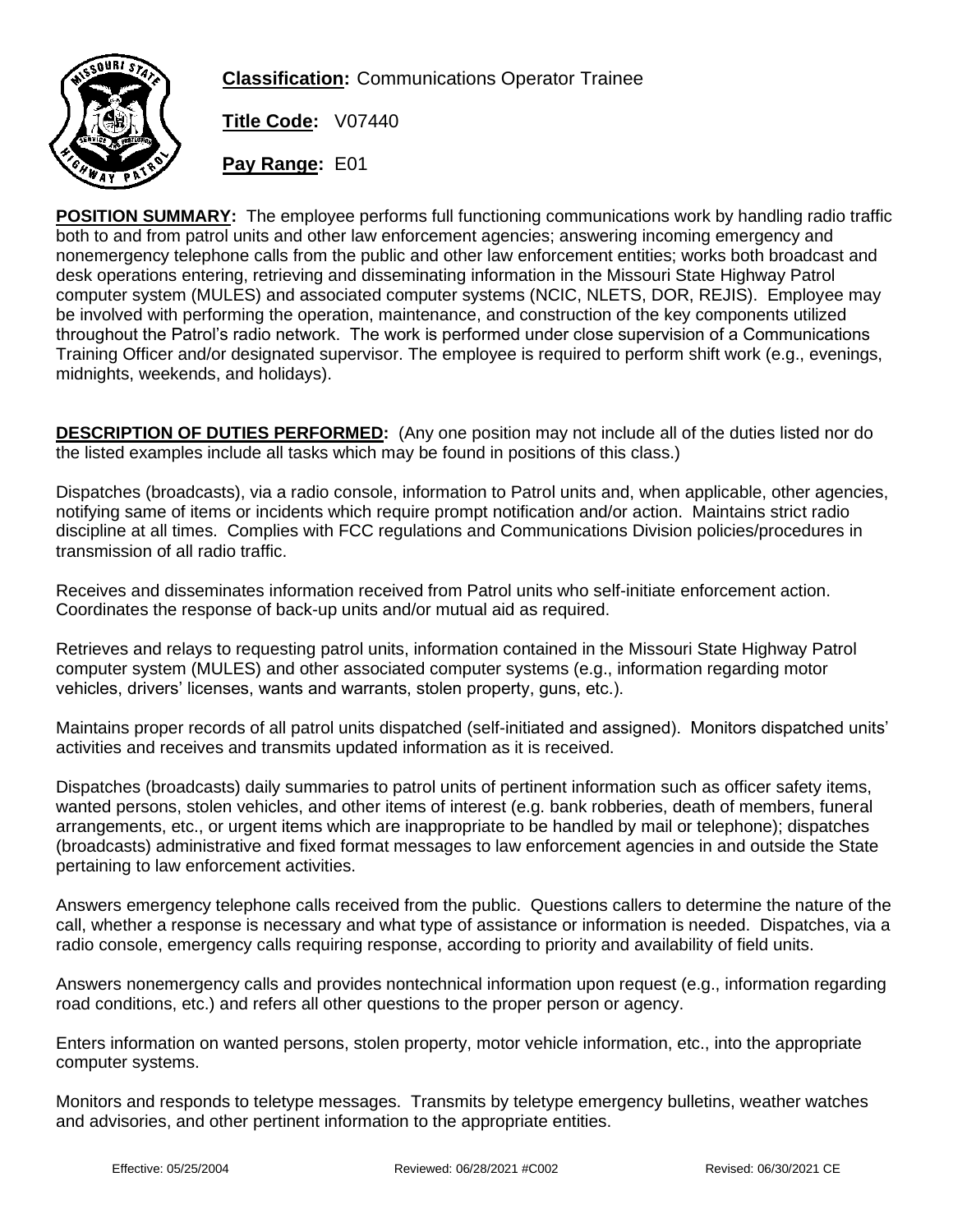# **Classification:** Communications Operator Trainee **Page 2** Page 2

Monitors National Warning System (NAWAS). Makes notifications regarding severe weather, critical situations, etc., to the appropriate entities. Conducts daily roll call tests of NAWAS circuit.

Maintains security for the troop headquarters by monitoring all who enter and leave the building; assures all entrances/exits and windows are secure after hours; makes regular rounds of the building and grounds as prescribed by command staff.

Completes required reports and logs and orders supplies as needed.

Monitors, maintains, and "troubleshoots" station computer systems and printers. Assists other agencies with computer problems when requested.

Answers incoming telephone calls and records and logs all calls requiring departmental action; assists callers and/or forwards calls to appropriate personnel.

Coordinates the flow of information during critical situations (e.g., flood, manhunt, bank robbery, murder, etc.) between officers, all troop and headquarters staff, communications personnel, media, and the public.

Responds to or refers to appropriate personnel all telephone and in-person inquiries pertaining to Patrol operations manual, department directives, Missouri statutes, new or proposed legislation, motor vehicle laws, criminal code violations, current events, travel information, and county officials in the troop.

Reports to appropriate personnel or handles within their scope of training all service difficulties with telephones, telephone console, radio system, and/or computer system in an effort to expedite the resolution of technical problems to ensure safety of troopers, other field personnel, and the public.

Relays (broadcasts) via telephone, information to Patrol personnel and, when applicable, other agencies, notifying the same of items or incidents which require prompt notification and/or action; maintains strict telephone discipline at all times; complies with Communications Division policies/procedures in proper telephone technique and release of information.

Retrieves and disseminates information received via telephone from patrol officers; assists in coordinating events when an interagency mutual aid response is required.

Maintains proper records of all appropriate events requiring a call for service.

Receives and relays to appropriate dispatch personnel updated information as it is received.

Maintains adequate files (e.g., manual folders or electronic files) on a variety of subjects so that prompt, accurate information can be retrieved to answer questions from road troopers, other police agencies, and the public.

Notifies the troop commander or officer-in-charge of significant occurrences happening in the troop after hours; gives status report to relief personnel within established shift change times and guidelines.

Performs other related work as assigned.

| REQUIRED KNOWLEDGE, SKILLS, AND ABILITIES: Communications: Must have the ability to actively                    |
|-----------------------------------------------------------------------------------------------------------------|
| listen to others for understanding of their needs and situations; must have the ability to speak English with   |
| sufficient clarity to be understood by others on the telephone, radio or in person. Must be able to assertively |
| control conversations in order to quickly and accurately gather pertinent information and be able to            |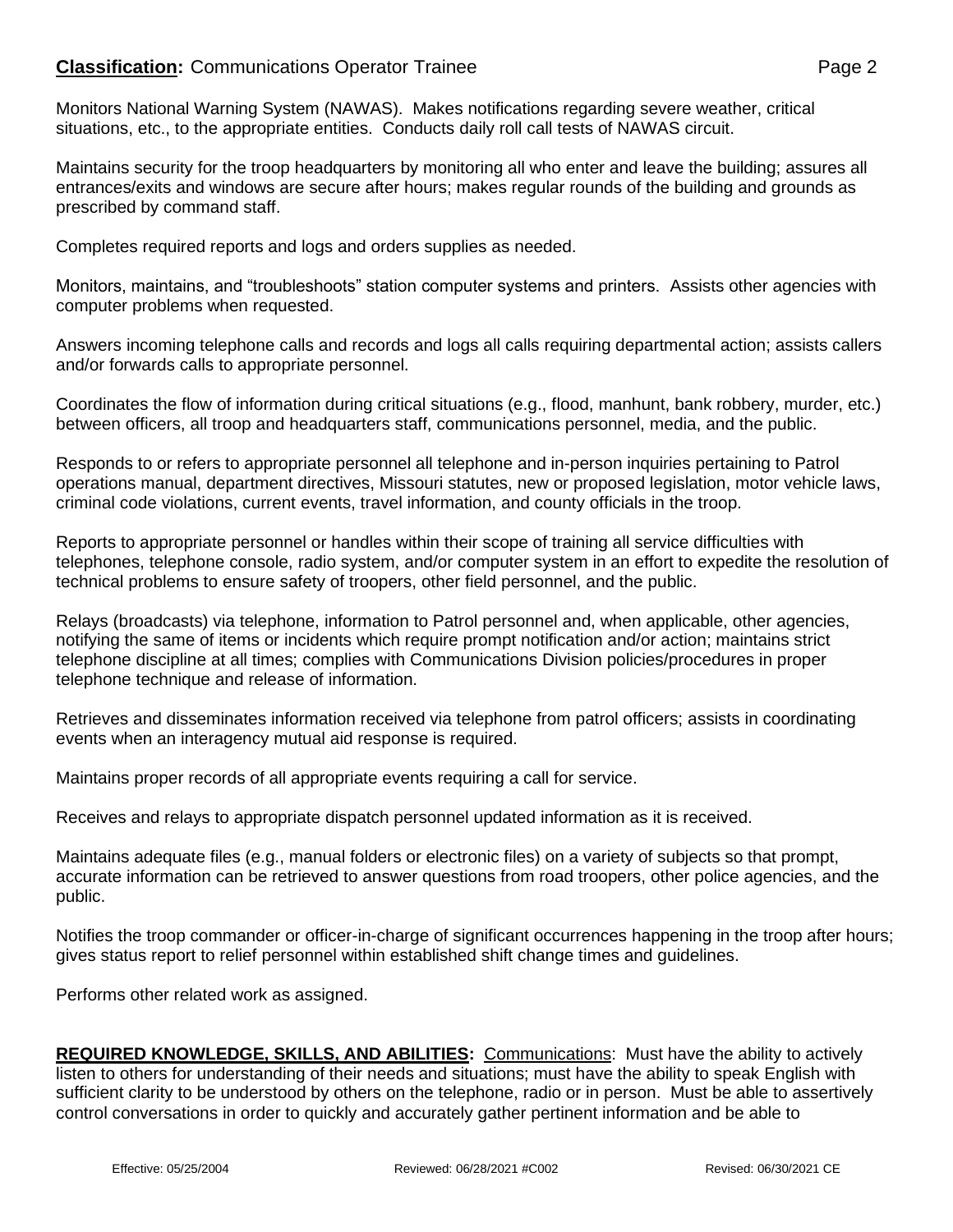# **Classification:** Communications Operator Trainee **Page 3** Page 3

communicate this information professionally and precisely to the proper recipient. Must be able to read and understand written correspondence, memoranda and directives. Must have the ability to report events and information in writing legibly and accurately, using proper English grammar, spelling, and structure.

Must have the ability to act in a decisive manner, using good judgment. Must have the ability to maintain objective in the decision-making process; must have the ability to effectively prioritize situations and information and make appropriate decisions based on information received. Must have the ability to learn and apply new information; must have the ability to handle a variety of rapidly flowing information at one time; must have the ability to remember numerous details.

Must be consistent in dealing with people; must be able to detach from callers' emotions, yet project an image of empathy (i.e., avoid personal involvement). Must have the ability to maintain appropriate and constructive behavior and attitude in response to difficult or adverse situations. Must have the ability and willingness to accept criticism and/or discipline; must have the ability to work cooperatively with supervisors and establish cohesive, effective relationships with peers (i.e., teamwork abilities).

Must have the ability to act in a mature, dependable fashion; ability and willingness to maintain dependable work habits such as reporting to work on time, with little prompting and intervention. Must represent the organization to other agencies and citizens with a courteous, helpful, accurate and business-like attitude in all radio, telephone and personal contact. Must have the willingness and ability to respect private, confidential information. Must have the ability to support and carry out directives.

Must be able to provide high quality, accurate work. Must be able to perform multiple tasks simultaneously and remain focused under stress. Must have the ability to adjust to new or unique situations. Must have the ability to properly understand and interpret computer software.

Must have the ability to hear and understand sound sources coming through a communications headset and/or radio and/or standard telephone receiver. Must have the ability to hear and understand other outside sound sources while wearing a communications headset (i.e., the ability to hear sound sources not coming through the headset). Must have the ability to read and discern visual images on a variety of media, including the ability to read and understand maps. Must have the ability to type, and operate a standard computer keyboard. Must have the ability to record names and numbers accurately (i.e., not transpose numbers and/or letters). Must have the ability to simultaneously operate a multi-screen computer, logging screen, microphone, and various receivers. Must be able to distinguish colors as displayed on a computer screen, electronic components and wires.

Must acquire and maintain a technical working knowledge of communications equipment, practices and procedures including but not limited to:

Knowledge of functions and operation of radio console, telephone console, teletype, call logging recorder, data entry, fax machine, and other station equipment.

Knowledge of basic telephone and radio techniques/procedures for dispatching response units and handling incoming emergency or nonemergency calls.

Knowledge of the procedures for broadcasting potentially dangerous information.

Knowledge of the laws and restrictions for accessing and dispensing criminal history and other information obtained during the course of duty.

Knowledge of FCC rules and regulations applicable to radio broadcasts.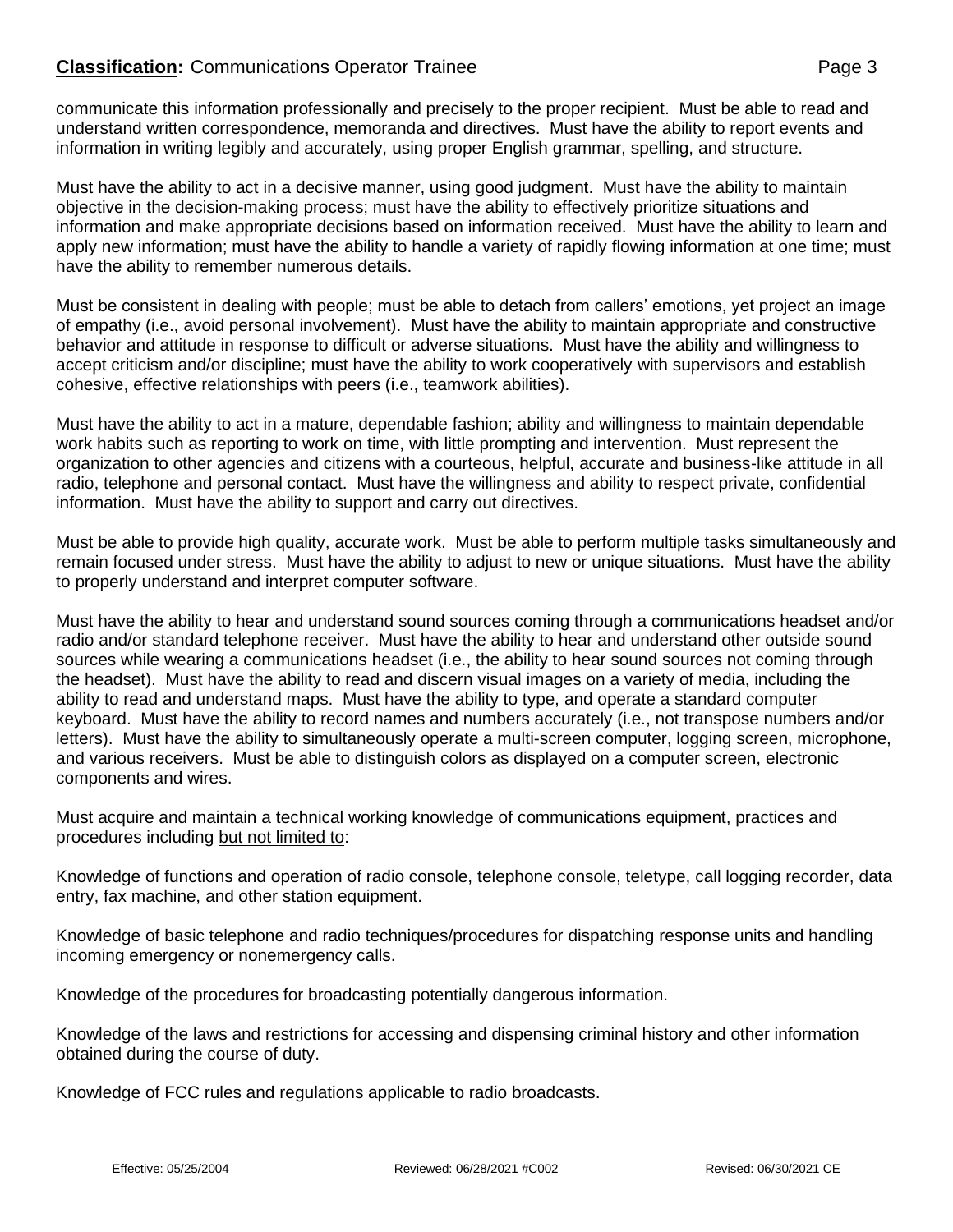# **Classification:** Communications Operator Trainee **Page 4** Page 4

Knowledge of basic law enforcement complaint/dispatching terminology and codes.

Knowledge of proper responding agencies for various types of calls.

Knowledge of proper use of MULES and associated computer systems and functions.

Knowledge of geographical area the Troop Communications Center serves.

Knowledge of Communications Division policies and procedures and the proper preparation of required reports, logs and forms.

Ability to operate basic office equipment as detailed in the description of duties.

Ability to handle restricted and confidential information in a professional manner and maintain the information as such.

Ability to communicate in English clearly and concisely, both orally and in writing.

Ability to establish and maintain harmonious working relations with others.

Ability to work with material that may be of a sexual nature relating to criminal activity (e.g., written material, photographs, and/or verbal language, etc.).

Ability to work hours as assigned, to include all shifts of a 24-hour day and be available for emergency call-in overtime.

**MINIMUM EXPERIENCE AND EDUCATION REQUIRED:** (The following represents the minimum qualifications used to accept applicants, provided that equivalent substitution will be permitted in case of deficiencies in either experience or education.)

Possession of a high school diploma or equivalent. Also, it is desired the applicant have two years experience and/or education in mass communications; criminal justice; broadcasting; law enforcement; military police or communications; emergency services dispatcher, telecommunicator, or call taker; air traffic controller; technical expertise; amateur radio "technician class" or higher class radio license; etc. and must meet the qualifications outlined in Section 43.060 RSMo.

#### Must be able to type at least 25 wpm, after adjustment for errors, on a standard computer keyboard.

**NECESSARY SPECIAL REQUIREMENTS:** Must be a citizen of the United States and a resident of Missouri at the time of appointment.

Must be at least twenty-one years of age at the time of appointment.

Must obtain and maintain MULES and NCIC certification within six months of appointment.

Must be able to successfully complete the first available two-week Basic Communications Operator Trainee training course as approved by the Superintendent of the Missouri State Highway Patrol in Jefferson City, Missouri.

Must successfully complete an eighteen-month training period.